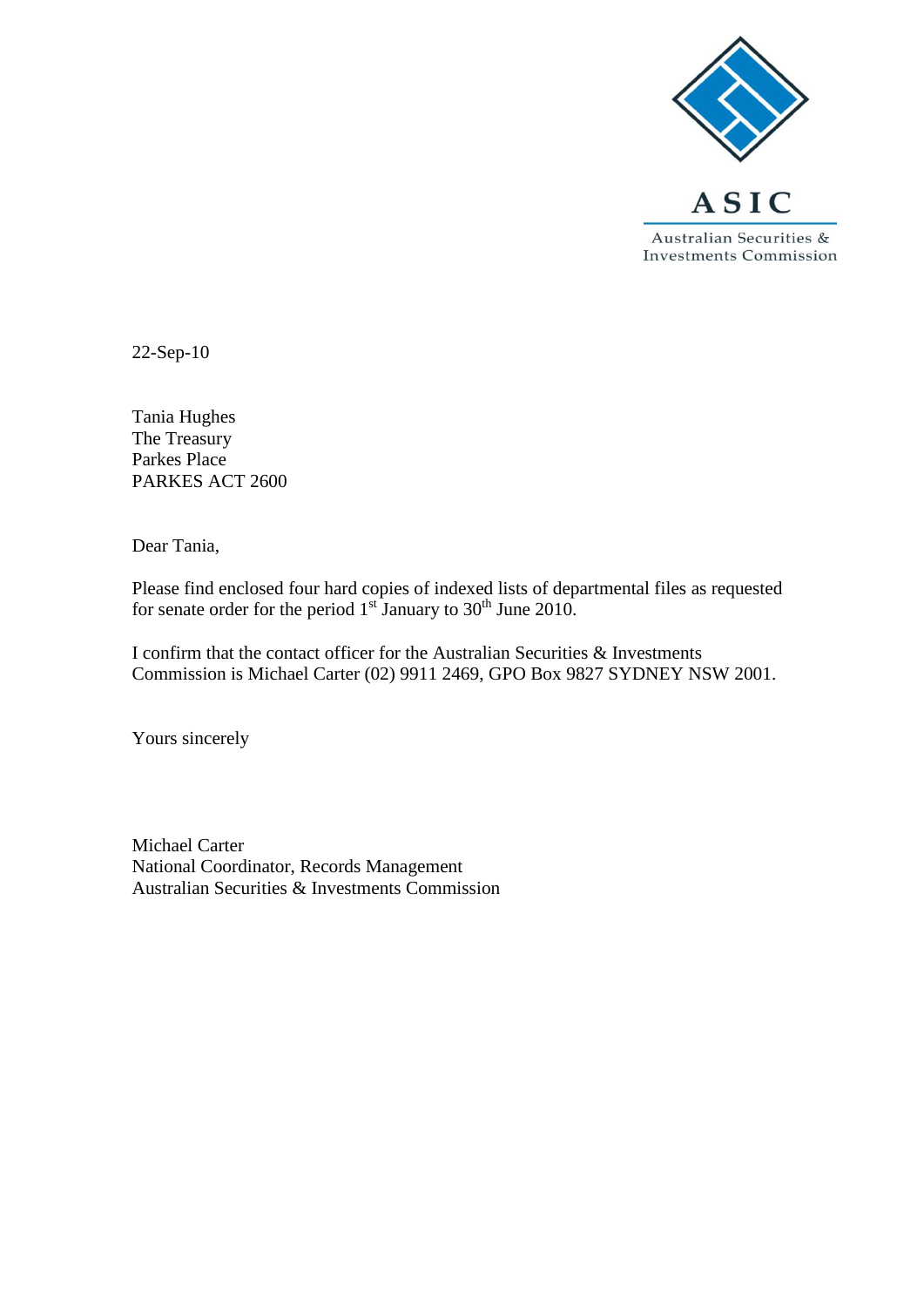

## **SENATE LIST ORDER NO 6**

## **AUSTRALIAN SECURITIES AND INVESTMENTS COMMISSION**

*Indexed File Lists Created between 1st January and 30 th December 2010*

| Dates:                                 | $1ST$ January – $30th$ June 2010                                   |  |
|----------------------------------------|--------------------------------------------------------------------|--|
| <b>Contact:</b>                        | <b>Michael Carter</b> (02) 9911-2469<br>Michael.Carter@asic.gov.au |  |
| <b>Website Details:</b> Use link below | http:/www.asic.gov.au                                              |  |